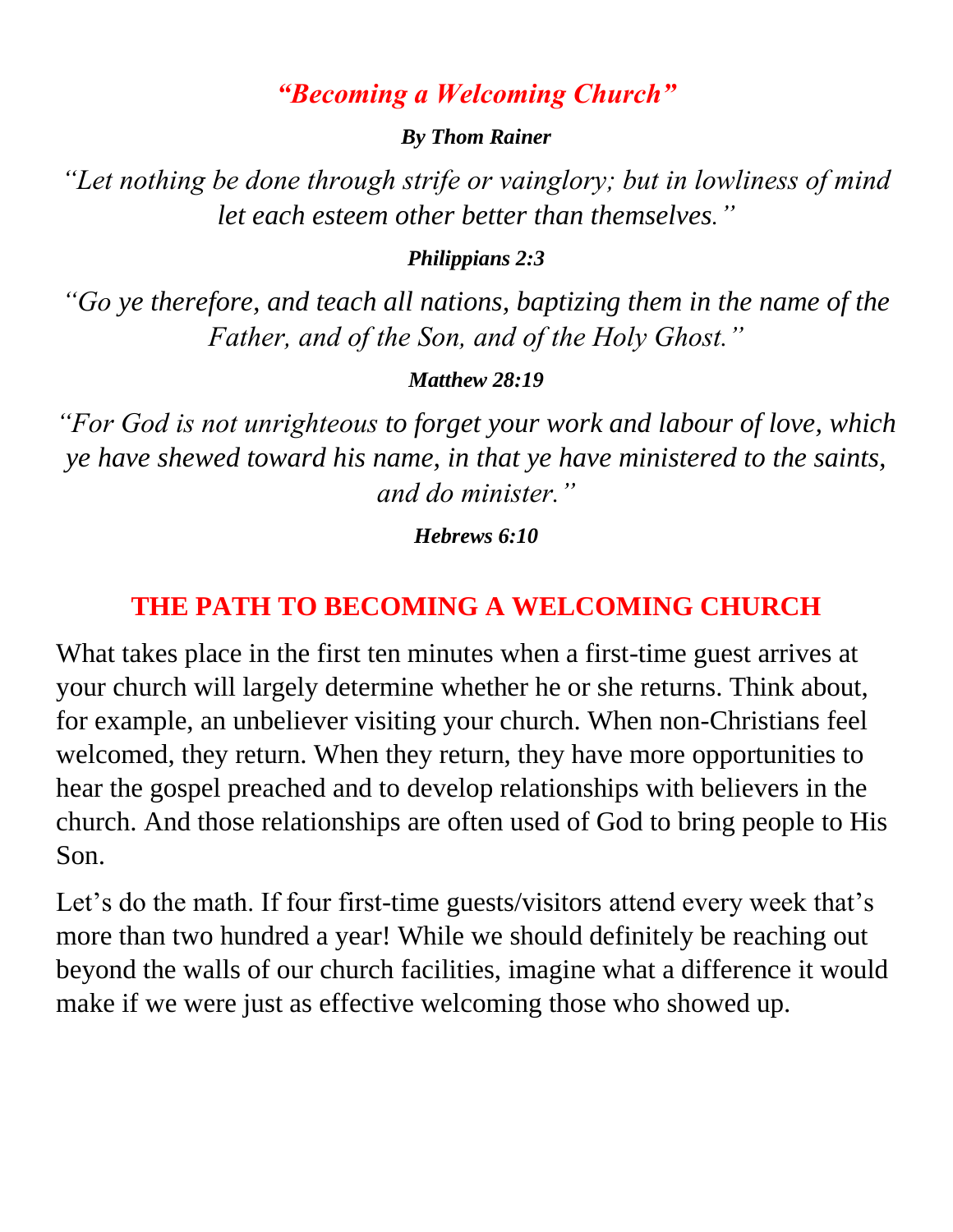# **GATHER A TEAM OF PASSIONATE SERVERS**

Regardless of the size of your church, you will need several people to carry out the welcoming ministry well. This team must include those with a servant's heart, those with an "other" focus. The apostle Paul powerfully describes the role of servant of servant-hood in Philippians 2, where he wrote that becoming a servant means following the example of Christ. That example, though, is one that took Jesus to the cross.

We need welcoming team members who respond positively to the admonition of Paul in Philippians 2:3: *"Do nothing out of selfish ambition or conceit, but in humility consider others more important than yourselves."* Now imagine a team of committed members treating people in this manner, including church guests.

# **CHANGE SOMETHING EVERY QUARTER**

Any type of ministry or relationship can grow stale. WE can get in ruts and routines. And when we get in ruts and routines, we take our relationships and ministries for granted.

- *1. Change the way guests are welcomed in the worship services.*
- *2. Change the specific assignments of the greeters.*
- *3. Ask every greeter to write a handwritten note to a guest on five occasions over a three-month period.*
- *4. Change the welcome gifts completely.*

Any relationship needs an intentional refresh on occasion. And most ministries do as well.

## **GIVE THE GUESTS SOMETHING TO REMEMBER THE CHURCH**

It doesn't have to be expensive. A small church with very limited funds refused to accept that they couldn't offer something to give to guests. So, some of the ladies in the church quilted potholders with the church's initials on it. They put the potholder and a handwritten note in a small bag. Guests loved it. The gift is an expression of gratitude and a reminder. And the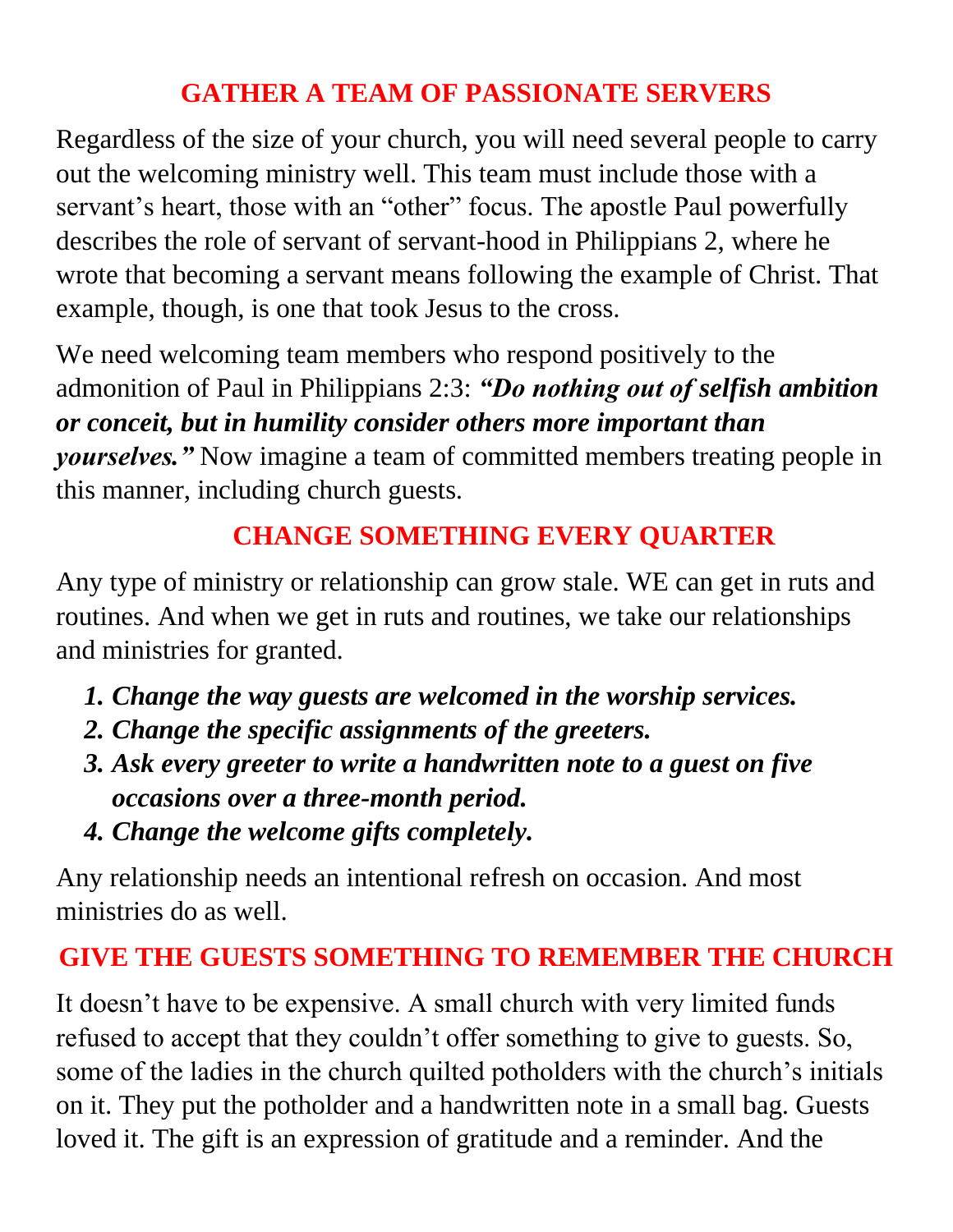reminder can be very important in a guest's life. For the couple in Wisconsin, the gift had an eternal connection. Simple gifts *(pens, mugs, cups, hand-written notes, candy, bookmarkers, smartphone stylist, etc.)*

### **UNDERSTAND THE IMPORTANCE OF LOOKING IN THE MIRROW**

Find someone who has never visited your church. Let them come in with fresh eyes. Ask them to be objective. Let them know you are not looking for all affirmations, but ways the church can really make improvements.

# **A POSTSCRIPT OF PRIORITY**

Church leaders find themselves in paradoxical times. On the other hand, there is great frustration and even futility. Churches are struggling and declining. Some are on the precipice of closing, and many more have shut their doors. On the other hand, church leaders have so many opportunities. In almost any community, there are countless numbers of people who are not in church and have not responded to the gospel. And these unchurch people are neither resistant to the gospel nor adversarial toward the church. Indeed, many of them are seeking or waiting for an invitation from us.

*The Millennials and their kids.* The Millennials, born between 1980 and 2000, represent the largest generation in America's history. Over 78 million younger adults could be in our churches, but fewer than one out of five actually do attend church.

*Generation Z or iGen.* These two generations represent massive waves of opportunities for our church. And they may grow more receptive to a message of hope represented by messengers of hope.

*Cultural frustration.* It hasn't been that long ago when the culture of churches and Christianity was the culture of our communities. At least on the surface, many of our values were the values of the rest of the communities around us. Not so much today. Church leaders and church members become increasingly frustrated with the world around us. We don't